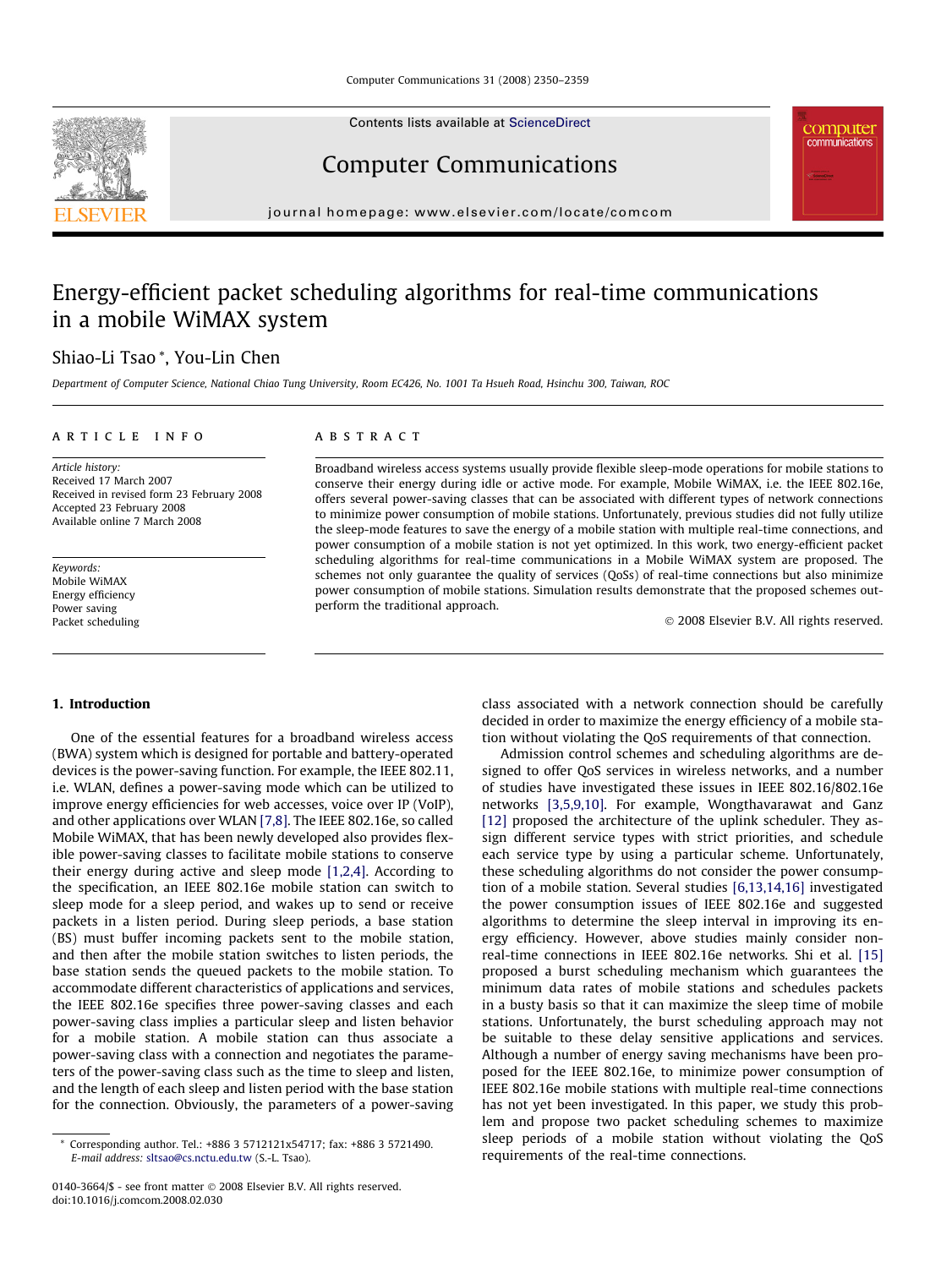The rest of the paper is organized as follows. The IEEE 802.16e sleep-mode operations and the power consumption problems for a mobile station with multiple real-time connections are described in Section 2. The proposed scheduling schemes, called periodic on– off scheme (PS) and aperiodic on–off scheme (AS), are presented in Section 3. The simulation environment and simulation results are discussed in Section 4, and finally, Section 5 concludes this study.

#### 2. The IEEE 802.16e sleep-mode operations and power consumption problem

In a Mobile WiMAX system, a mobile station can switch to sleep mode if there is no packet to send or receive in order to save power. The IEEE 802.16e defines three power-saving classes to accommodate network connections with different characteristics. According to the specification, each connection on a mobile station can be associated with a power-saving class, and connections with a common demand property can be grouped into one power-saving class. The parameters of a power-saving class, i.e. the time to sleep and listen, the length of a sleep period and a listen period can be negotiated by a base station and a mobile station.

The type-one power-saving class specifies that a mobile station sleeps for a period, wakes up to listen for incoming packets, and repeats sleep and listen operations. If there is no packet to send or receive during a listen period, a mobile station doubles the period for the next sleep. This power-saving class is suitable for the connections of web browsing or data access services. The type-two power-saving class requires a mobile station to repeat the sleep and listen on a round-robin basis, and the sleep and listen period are fixed. This sleep mode is appropriate for real-time connections such as VoIP and video streaming services that have packets to send or receive periodically. Based on the type-two sleep mode, a mobile station only needs to wake up to send or receive packets in those listen periods without violating the QoSs of the real-time connections. The type-three power-saving class defines the length of a sleep period, and a mobile station sleeps for that period and then returns to the normal operation. Fig. 1 illustrates examples for the three power-saving classes.

If a mobile station establishes multiple connections with different demand properties, the periods that a mobile station can sleep are determined by the sleep-mode behaviors associated with all connections. [Fig. 2](#page--1-0) shows an example that a mobile station has three connections. The connections have different demand properties, and associate with their preferred power-saving classes and parameters. It can be seen that the actual periods that a mobile station can sleep are the slots that three connections are all in a sleep



Fig. 1. Power-saving classes defined in the IEEE 802.16e.

period. Obviously, without a proper schedule of the sleep-mode operations for multiple real-time connections on a mobile station, the power consumption of a mobile station might not be reduced even the sleep mode is applied.

In this work, only packet scheduling issues for mobile stations with multiple real-time connections are considered. Non-real-time packets that can tolerate delays could be scheduled in any listen period with available radio resources for a mobile station.

#### 3. Energy-efficient packet scheduling algorithms

#### 3.1. Periodic on–off scheme (PS)

The idea behind the first proposed approach, called periodic on–off scheme (PS), is to allow a mobile station to sleep for a fixed period and then to listen for another fixed period on a round-robin basis. The concept of on–off scheduling algorithms has been applied to wireless devices in reducing the power consumption [\[17,18\]](#page--1-0). In this study, we extend the concept and apply it to Mobile WiMAX system. Our scheme maximizes the length of a sleep period in the type-two power-saving class defined in the IEEE 802.16e without violating QoSs of all connections. During listen periods, a mobile station transmits and receives packets, and on other hand, the mobile station sets the interface idle to conserve the energy during sleep periods. [Fig. 3](#page--1-0) gives an example of a packet schedule for two real-time connections by applying the PS approach.

The PS is performed in two steps. The first step is to compute the length of a sleep period and a listen period for a mobile station. The second step is to let a mobile station enter a periodical sleep mode and schedule the packets according to the parameters obtained in the first step. A mobile station stays idle during sleep periods, and only wakes up to transmit data in listen periods. Packets sent to the mobile station during sleep periods are buffered at the base station and are delivered to the mobile station till listen periods. In other words, the mobile station only needs to receive and transmit data in listen periods and stay idle to conserve energy during sleep periods. The next paragraphs describe the detail of the first-step procedures of the PS. Also, notations used in this paper are summarized in [Table 1](#page--1-0).

To minimize power consumption of a mobile station with multiple real-time connections, the PS determines the length of a sleep period and a listen period under the radio resource and QoS constraints. Considering a mobile station with N real-time connections, the QoS parameters of connection  $i$  can be denoted as  $Q_i[S_i, T_i, D_i]$ , where  $D_i$  is the delay constraint in milliseconds of any two consecutive packets for connection *i*,  $S_i$  is the average packet size in bytes for connection *i*, and  $TI<sub>i</sub>$  is the average interpacket arrival time in milliseconds for connection i. In this paper, these connections could be either downlink from a base station to a mobile station or uplink from a mobile station to a base station. To schedule downlink packets, the proposed algorithms should be implemented on base stations. On the other hand, the proposed mechanisms have to be realized on both base stations and mobile stations if the proposed methods are applied to the uplink packet scheduler. The base station can know the resource requirements of all mobile stations by negotiations in advanced or bandwidth requests from the mobile stations. Thus, the base station scheduler can determine the uplink packet schedule according to the proposed algorithms, and provides transmission opportunities to mobile stations. Then, mobile stations transmit uplink packets through the given OFDM frames. Without loss of generality, this study considers the above-mentioned QoS parameters to present the basic idea behind the proposed scheduling schemes. Other parameters such as delay jitters can be also